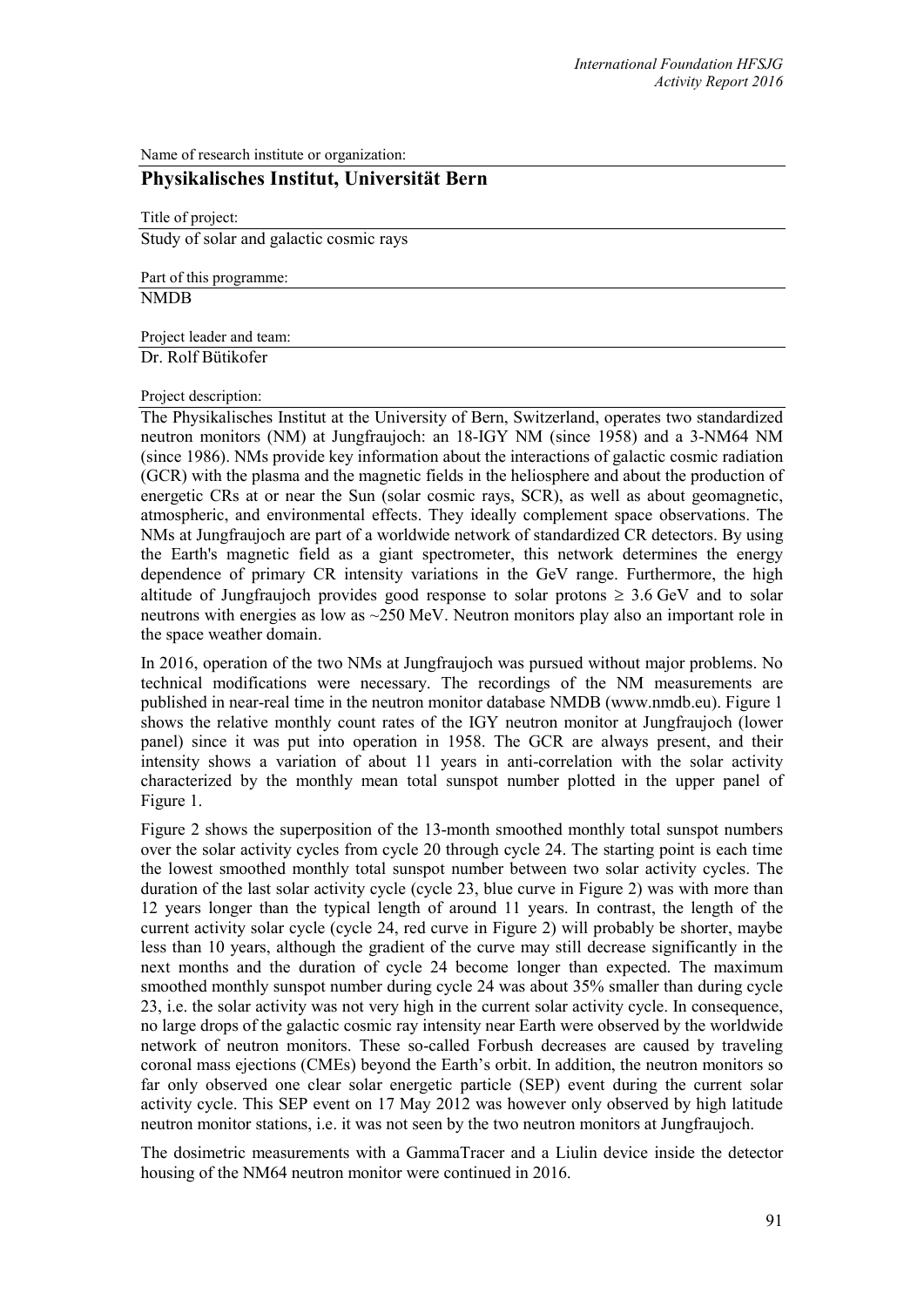

*Figure 1. Smoothed monthly total sunspot numbers (Source: WDC-SILSO, Royal Observatory of Belgium, Brussels (www.sidc.be/silso/datafiles), top panel), relative pressure corrected monthly average counting rates of IGY neutron monitor at Jungfraujoch (bottom panel) for the years 1958-2016. The neutron monitor count rate is expressed in relative units with respect to May 1965.*



*Figure 2. Superposition of the 13-month smoothed monthly total sunspot numbers of the solar activity cycles 20-24 where the starting point of each curve is the time of the lowest sunspot number.*